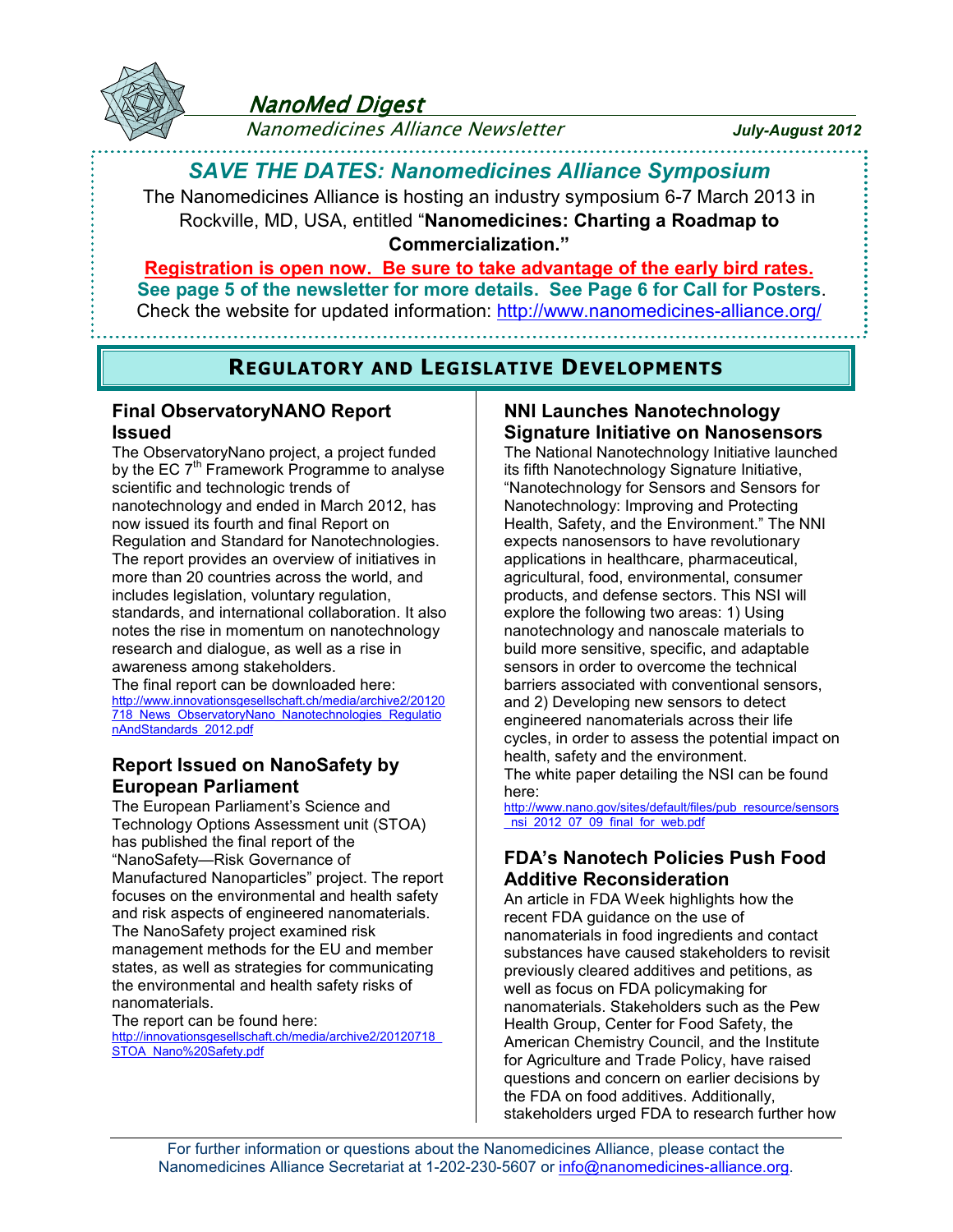nanomaterials are absorbed into the body and affect health. The article can be found here: [http://www.insidehealthpolicy.com](http://www.insidehealthpolicy.com/)

### **Cosmetic Industry Concerns with Nano Guidance Harmonisation**

Stakeholders in the cosmetic industry have expressed concern with FDA's draft guidance on nanomaterials, noting that the guidance is broader than other countries', including the European Union. In particular, stakeholders are

concerned with the inclusion of soluble particles and particles from 100 nm to 1000 nm in the definition of nanomaterial. However, other trade associations have expressed support for the inclusion of soluble particles in the definition, explaining that soluble or biodegradable nanomaterials would behave like insoluble nanomaterials after they have dissolved or biodegraded into their molecular components. The article can be found here: [http://www.insidehealthpolicy.com](http://www.insidehealthpolicy.com/)

## **REVIEWS AND OTHER PUBLICATIONS OF INTEREST**

**Tracking Mesenchymal Stem Cells with Iron Oxide Nanoparticle Loaded Poly(lactide-coglycolide) Microparticles**. Nano Letters, 8 August 2012, Vol. 12, No. 8, pp. 4131-4139. Chenjie Xu, David Miranda-Nieves, James A. Ankrum, Mads Emil Matthiesen, Joseph A. Phillips, Isaac Roes, Gregory R. Wojtkiewicz, Vikram Juneja, Jens Roat Kultima, Weian Zhao, Praveen Kumar Vemula, Charles P. Lin, Matthias Nahrendorf, and Jeffrey M. Karp. <http://pubs.acs.org/doi/abs/10.1021/nl301658q>

**Single Step Isolation and Activation of Primary CD3\*T Lymphocytes Using Alcohol-Dispersed Electrospun Magnetic Nanofibers.**  Nano Letters, 8 August 2012, Vol. 12, No. 8, pp. 4018-4024. Kwanghee Kim, Hyo Jin An, Seung-Hyun Jun, Tae-Jin Kim, Seon Ah Lim, Gayoung Park, Hyon Bin Na, Yong il Park, Taeghwan hyeon, Cassian Yee, Jeffrey A Bluestone, Jungbae Kim, and Kyung-Mi Lee. <http://pubs.acs.org/doi/abs/10.1021/nl301388d>

**Negligible Particle-Specific Antibacterial Activity of Silver Nanoparticles.** Nano Letters, 8 August 2012, Vol. 12, No. 8, pp. 4271-4275. Zong-ming Xiu, Qing-bo Zhang, Hema L. Puppala, Vicki L. Colvin, and Pedro J. J. Alvarez. <http://pubs.acs.org/doi/abs/10.1021/nl301934w>

**Graphene Oxide Used as a Carrier for Adriamycin can Reverse Drug Resistance in Breast Cancer Cells.** Nanotechnology, 7 September 2012, Vol. 23, No. 35. Jing Wu, Yinsong Wang, Xiao-ying Yang, Yuan-yuan Liu, Jinrong yang, Rui Yang, and Ning Zhang. <http://iopscience.iop.org/0957-4484/23/35/355101>

**Selected Peer-Reviewed Articles from International Conference on Advanced Nano Materials (ANM 2010).** Journal of Nanoscience and Nanotechnology, August 2012, Vol. 12, No. 8, pp. 6145-6871. Editors: Jose Gracio, Elby Titus, Victor Neto, Paula Marques, Duncan Paul Fagg, Manoj Kumar Singh, Margarida Coelho, and Joana Mendes.

[http://openurl.ingenta.com/content?genre=article&issn=1533](http://openurl.ingenta.com/content?genre=article&issn=1533-4880&volume=12&issue=8&spage=6599&epage=6601) [-4880&volume=12&issue=8&spage=6599&epage=6601](http://openurl.ingenta.com/content?genre=article&issn=1533-4880&volume=12&issue=8&spage=6599&epage=6601)

**Bioactive Silica-based Nanoparticles Stimulate Bone-forming Osteoblasts, Suprress Bone-resorbing Osteoclasts, and Enhance Bone Mineral Density In Vivo.**  Nanotechnology, Biology, and Medicine, August 2012, Vol. 8, No. 6, pp. 793-803. George R. Beck, Shin-Woo Ha, Corinne E. Camalier, Masayoshi Yamaguchi, et al. [http://download.journals.elsevierhealth.com/pdfs/journals/15](http://download.journals.elsevierhealth.com/pdfs/journals/1549-9634/PIIS1549963411005235.pdf) [49-9634/PIIS1549963411005235.pdf](http://download.journals.elsevierhealth.com/pdfs/journals/1549-9634/PIIS1549963411005235.pdf)

### **Nanomedicine: Shake up the Drug**

**Containers**. August 2012, Vol. 7, No. 8, pp. 481-544. Yechezkel Barenholz. [http://www.nature.com/nnano/journal/v7/n8/pdf/nnano.2012.](http://www.nature.com/nnano/journal/v7/n8/pdf/nnano.2012.132.pdf) [132.pd](http://www.nature.com/nnano/journal/v7/n8/pdf/nnano.2012.132.pdf)f

**REVIEW: Gold Nanoparticles: the Importance of Physiological principles to Devise Strategies for Targeted Drug Delivery.** August 2012, Vol. 8, No. 6, pp. 804-814. Madhusudhan R. Papasani, Guankui Wang, Rodney A. Hill. [http://www.nanomedjournal.com/article/S1549-](http://www.nanomedjournal.com/article/S1549-9634(12)00015-9/abstract) [9634\(12\)00015-9/abstract](http://www.nanomedjournal.com/article/S1549-9634(12)00015-9/abstract)

**REVIEW: Challenges in Neuroprotective Nanomedicine Development: Progress Towards Noninvasive Gene Therapy of Glaucoma**. Nanomedicine, July 2012, Vol. 7, No. 7, pp. 1067-1083. Samih Alqawlaq, J. torin Huzil, Marina V. Ivanova, Marianna Foldvari. <http://www.futuremedicine.com/doi/pdf/10.2217/nnm.12.69>

#### **REVIEW: Advances in Nanotechnologybased Delivery Systems for Curcumin**.

Nanomedicine, July 2012, Vol. 7, No. 7, pp. 1085-1100. Min Sun, Xun Su, Buyun Ding, Xiuli He, Xiuju Liu, Aihua Yu, Hongxiang Lou, Guangxi Zhai. <http://www.futuremedicine.com/doi/pdf/10.2217/nnm.12.80>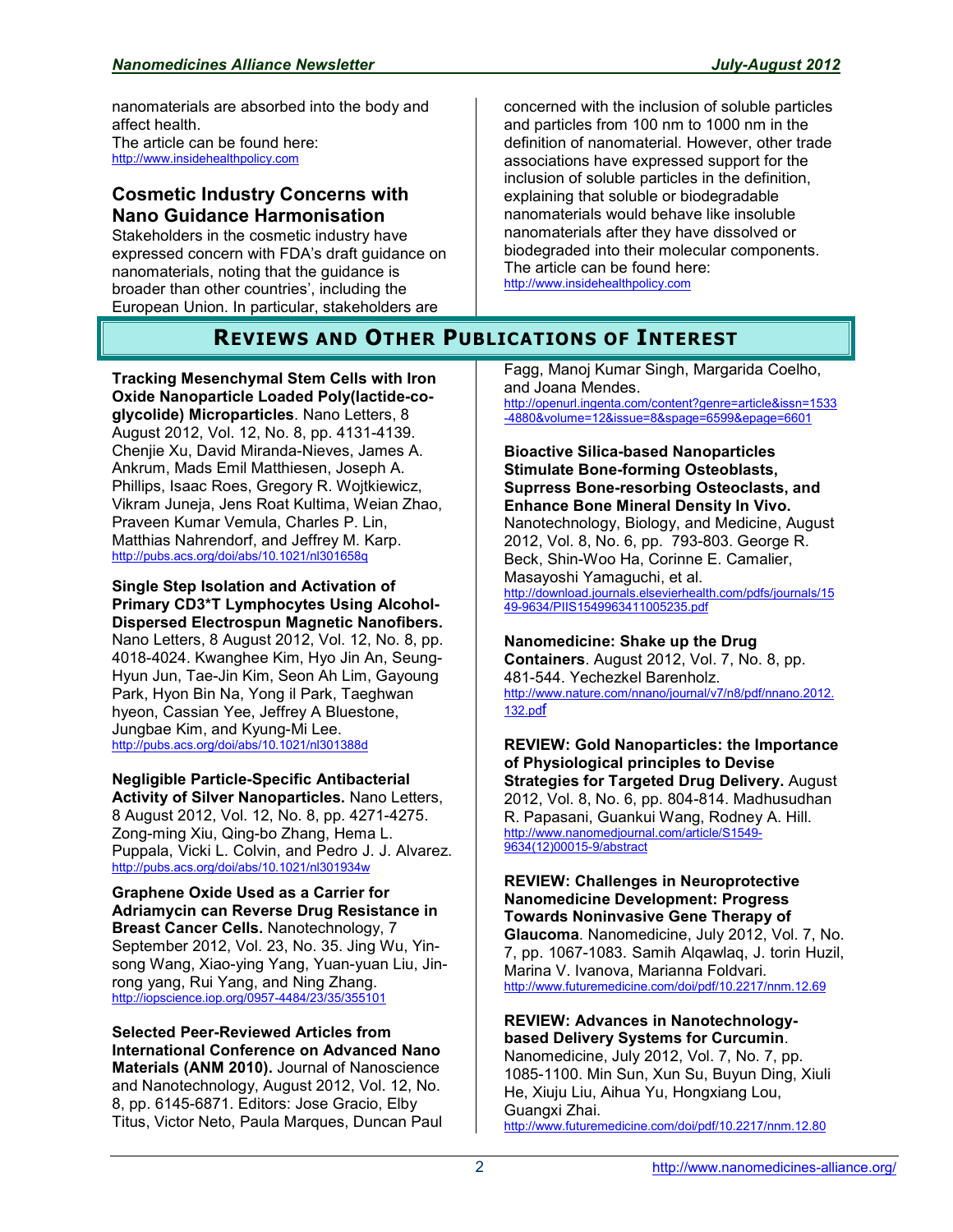**SPECIAL REPORT: Essential Parameters to Consider for the Characterization of Optical Imaging Probes**. Nanomedicine, July 2012, Vol. 7, No. 7, pp. 1101-1107. Kam Leung, Arvind

Chopra, Liang Shan, William C. Eckelman, Anne E. Menkens. <http://www.futuremedicine.com/doi/pdf/10.2217/nnm.12.79>

## **CONFERENCES AND WORKSHOPS**

#### **3 rd International NanoMedicine Conference, July 2-4, 2012, Sydney, Australia**

Target delivery Sensing **Diagnostics** Regenerative medicine Imaging Translational medicine **Safety** <http://www.oznanomed.org/>

#### **9 th International Conference on Nanosciences & Technologies, July 3-6, 2012, Thessaloniki, Greece**

Nanotechnology in biology Nanostructures for medical applications Cell/Nanomaterial interactions In-vitro and in-vivo diagnostics Targeted drug delivery Regenerative nanomedicine Nanotoxicity, risk assessment, and ethics Nanomedicine commercialization

[http://www.nanotexnology.com/index.php?option=com\\_conte](http://www.nanotexnology.com/index.php?option=com_content&view=article&id=48&Itemid=60) [nt&view=article&id=48&Itemid=60](http://www.nanotexnology.com/index.php?option=com_content&view=article&id=48&Itemid=60)

#### **Working Safely with Nanomaterials. July 6, 2012, Edinburgh, Scotland.**

 Nanomaterials categories Nano toxicology/hazard banding Nano controls/monitoring Nano health surveillance

<http://www.bohs.org/Events/WorkingwithNanomaterials/>

#### **77th Prague** Meetings **on Macromolecules: Polymers in Medicine. July 8-12, 2012, Prague, Czech Republic**

Polymers for Nanomedicine Stimuli responsive polymers Polymers for Advanced Drug Delivery Polymers for Biomedical Applications Biomaterials for Tissue Engineering <http://www.imc.cas.cz/sympo/pmm2012/>

**Need for New Biological Assays for New Nanomaterials, July 10-11, 2012, Dublin, Ireland.** 

**Cytotoxicity** Biological assays Immunosafety

[http://www.nanosafetycluster.eu/news/57/66/NanoToes-](http://www.nanosafetycluster.eu/news/57/66/NanoToes-Need-for-new-biological-assays-for-new-nanomaterials.html)[Need-for-new-biological-assays-for-new-nanomaterials.html](http://www.nanosafetycluster.eu/news/57/66/NanoToes-Need-for-new-biological-assays-for-new-nanomaterials.html) **Colloids and** Nanomedicine **2012**. **July 15-17, 2012, Amsterdam, Netherlands.** 

**Biomaterials** Tissue engineering and regenerative medicine Drug delivery **Biosensors** Toxicology and risk assessment of nanomedicine systems Proteins and peptides at interfaces Soft matter, surfactants, polymers in biological systems Novel phenomena and techniques <http://www.colloidsandnanomedicine.com/index.html>

#### **Drug Carriers in Medicine & Biology, August 12-17, 2012, Waterville Valley, NH**

 Vascular delivery, targets and barriers Translational studies, clinical trials, and combination therapies

 Local, pulmonary, GI, and CNS delivery Emerging technologies, materials, carriers, and mechanisms

 Carriers for vaccines and antigen delivery Intracellular delivery, trafficking and cellular barriers

 Biological response to delivered drugs and genes

[http://www.grc.org/programs.aspx?year=2012&program=dru](http://www.grc.org/programs.aspx?year=2012&program=drugcarr) **[gcarr](http://www.grc.org/programs.aspx?year=2012&program=drugcarr)** 

**First International Symposium on Nanomedicine in Drug Delivery and cancer Diagnostics, August 16-17, Delaware, MD** Principles of Nanomedicine Nanotechnological advances and potential medical applications Benefits of nanomedical tools versus traditional techniques Therapeutic applications of

nanotechnology and nanomaterials Drug delivery using nanoparticles

<http://www.udel.edu/nanomedicine/presenters.html>

**IEEE Nano 2012 Conference, August 20-23, 2012, Birmingham, UK** Nanobiomedicine **Nanosensors** 

Nanoplasmonics [http://www.ieee.org/conferences\\_events/conferences/confer](http://www.ieee.org/conferences_events/conferences/conferencedetails/index.html?Conf_ID=19746) [encedetails/index.html?Conf\\_ID=19746](http://www.ieee.org/conferences_events/conferences/conferencedetails/index.html?Conf_ID=19746)

3 http://www.nanomedicines-alliance.org/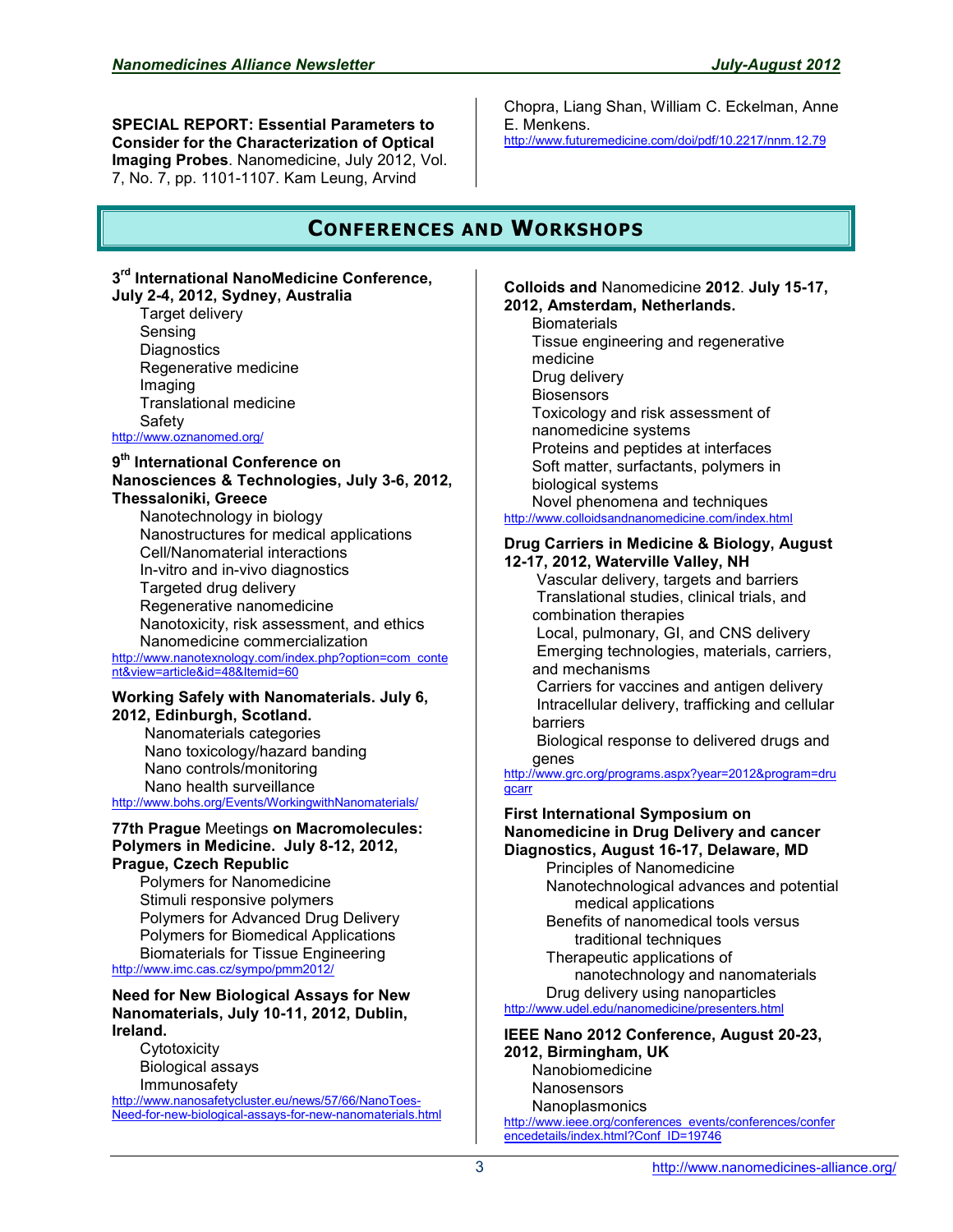#### **European Congress of Molecular Spectroscopy, August 26-31, 2012, Cluj-Napoca, Romania**

Spectroscopic methods and techniques Computational and theoretical approaches Structure and dynamics of molecular systems

[http://www.nanowerk.com/nanotechnology](http://www.nanowerk.com/nanotechnology-event.php?eventid=3484)[event.php?eventid=3484](http://www.nanowerk.com/nanotechnology-event.php?eventid=3484)

#### **Fifth Annual Nanotechnology and Nanomedicine Symposium, September 21-22, 2012, Louiville, Kentucky**

Nanoparticulate drug delivery systems Nano education and intellectual property Nano medicine/nano toxicology Nano fabrication and Characterisation Manufacturing & Mechanical Properties of **Nanomaterials** 

<http://www.sullivan.edu/pharmacy/NANO-index.asp>

#### **2012 Workshop on Nanoinformatics for Biomedicine, October 4-7, 2012, Philadelphia, PA.**

Nanomaterial-biological interactions Translational nanoinformatics Ethical and social issues <http://workshops.i-a-i.com/nanoinfo2012>

#### **Nanosafe 2012, November 13-15, 2012, Grenoble, France**

Exposure assessment Characterisation, detection, and monitoring Nanomaterials life cycle Toxicology Environmental impact Nanoparticle release from consumer products Personal protective equipment Secure industrial production Safety parameters evaluation Standardisation, regulations [http://www.nanosafe.org/scripts/home/publigen/content/temp](http://www.nanosafe.org/scripts/home/publigen/content/templates/show.asp?P=121&L=EN&ITEMID=65)

[lates/show.asp?P=121&L=EN&ITEMID=65](http://www.nanosafe.org/scripts/home/publigen/content/templates/show.asp?P=121&L=EN&ITEMID=65)

# **REFERENCE SECTION**

### **Nanobio- and Nanomedicine Companies**

Listed alphabetically: [http://www.nanowerk.com/nanotechnology/nano](http://www.nanowerk.com/nanotechnology/nanomaterial/nanobiomedicine_a.php) [material/nanobiomedicine\\_a.php](http://www.nanowerk.com/nanotechnology/nanomaterial/nanobiomedicine_a.php)

## **Nano Organizations**

National Center for Toxicological Research (NCTR): [http://www.fda.gov/AboutFDA/CentersOffices/NCT](http://www.fda.gov/AboutFDA/CentersOffices/NCTR/default.htm) [R/default.htm](http://www.fda.gov/AboutFDA/CentersOffices/NCTR/default.htm) National Nanotechnology Initiative (NNI): <http://www.nano.gov/> Nano Science and Technology Consortium (NSTC): <http://www.nstc.in/> Nano Science and Technology Institute (NSTI): <http://www.nsti.org/> The Nanotechnology Institute (NTI): <http://nanotechinstitute.org/>

## **Nano Journals**

American Chemical Society -- Nano Letters: <http://pubs.acs.org/journal/nalefd>

Institute of Physics – Nanotechnology: <http://iopscience.iop.org/0957-4484/>

- Journal of Nanoscience and Nanotechnology: <http://www.aspbs.com/jnn/>
- NanoTrends A Journal of Nanotechnology and its Applications:

<http://www.nstc.in/journal/default.aspx> BCC Research -- Nanotechnology Reports:

[http://www.bccresearch.com/index/category/code/nanot](http://www.bccresearch.com/index/category/code/nanotechnology) [echnology](http://www.bccresearch.com/index/category/code/nanotechnology) Nanomedicine: Nanotechnology, Biology, and

Medicine: <http://www.nanomedjournal.com/home> Nanomedicine:

<http://www.futuremedicine.com/page/about.jsp> Nature Nanotechnology:

[http://www.nature.com/nnano/focus/highlights/index.ht](http://www.nature.com/nnano/focus/highlights/index.html?WT.mc_id=NM1110CT010) [ml?WT.mc\\_id=NM1110CT010](http://www.nature.com/nnano/focus/highlights/index.html?WT.mc_id=NM1110CT010)

# **CONTACT**

For further information or questions about the Nanomedicines Alliance, please contact the Nanomedicines Alliance Secretariat at 1-202-230-5607 or [info@nanomedicines-alliance.org](mailto:info@nanomedicines-alliance.org)

This newsletter is provided as a public service and resource to the scientific and regulatory community interested in nanomedicines. The mention of any organizations, conferences or other events in this newsletter IS FOR INFORMATIONAL PURPOSES ONLY and does not represent an endorsement by the Nanomedicines Alliance or any of its members.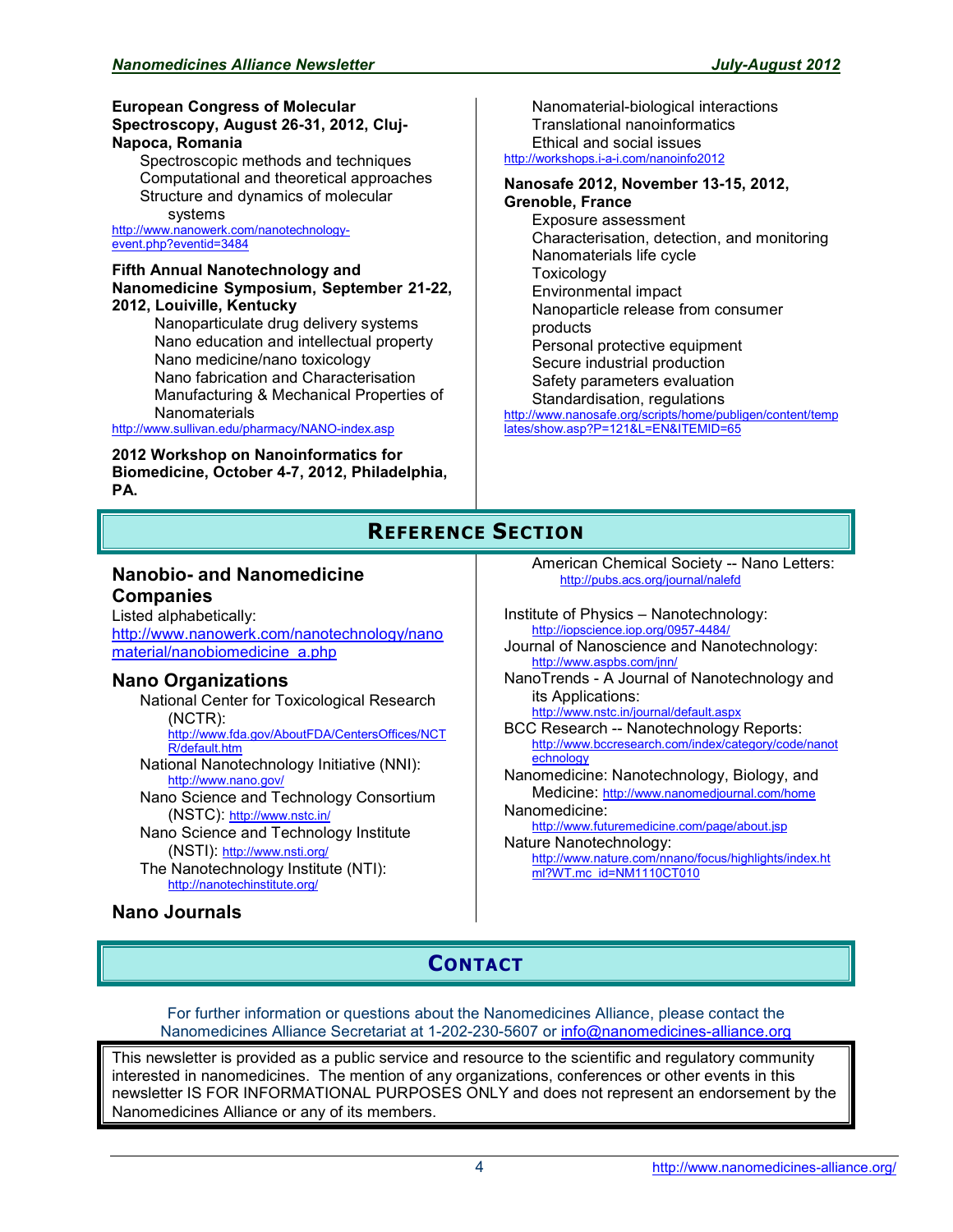